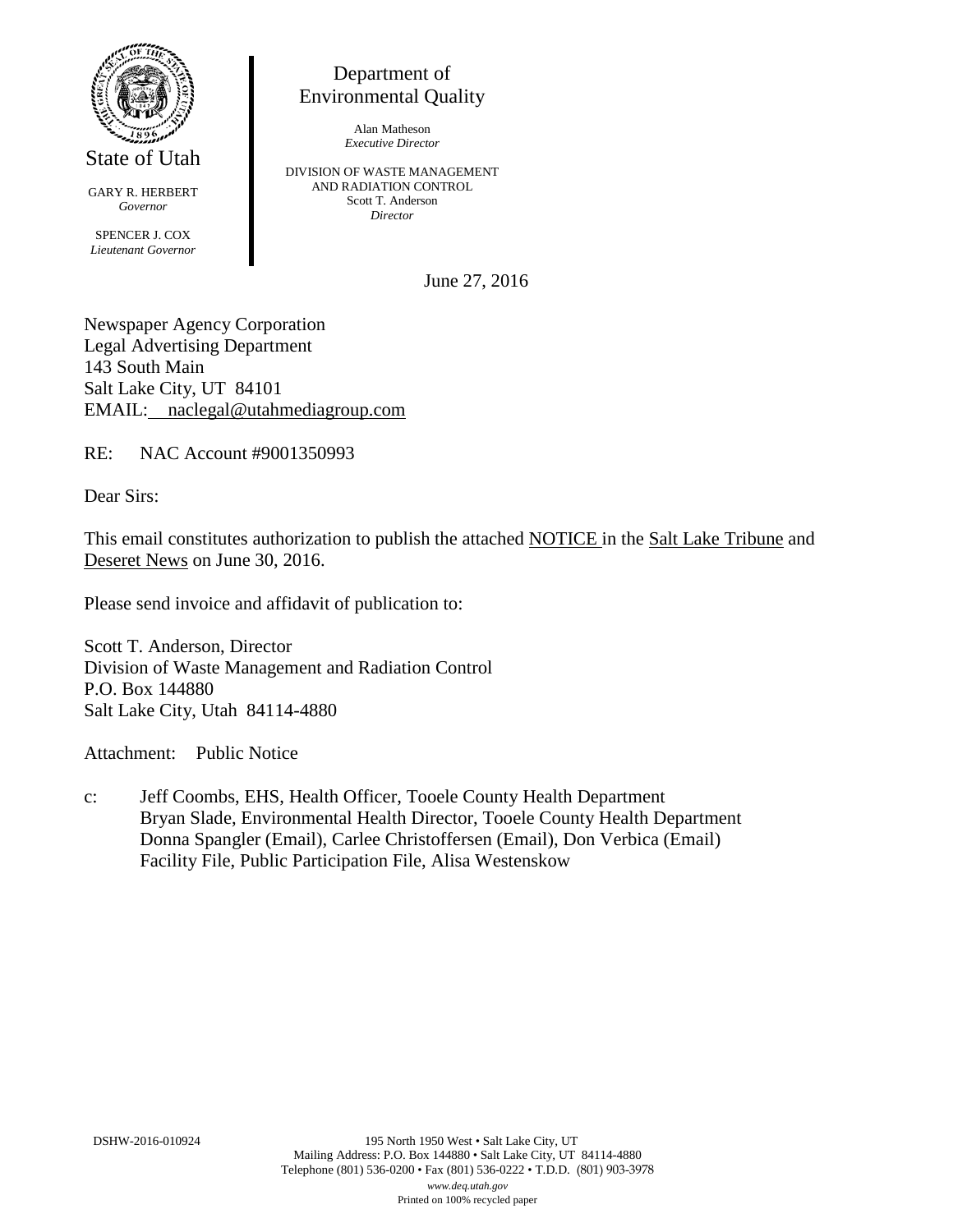

State of Utah

GARY R. HERBERT *Governor*

SPENCER J. COX *Lieutenant Governor*

Department of Environmental Quality

> Alan Matheson *Executive Director*

DIVISION OF WASTE MANAGEMENT AND RADIATION CONTROL Scott T. Anderson *Director*

June 27, 2016

Tooele Transcript Bulletin 58 North Main Street Tooele, UT 84074 Email: tbp@tooeletranscript.com

Dear Sirs:

This email constitutes authorization to publish the attached NOTICE in the Tooele Transcript Bulletin on June 30, 2016.

Please send invoice and affidavit of publication to:

Scott T. Anderson, Director Division of Waste Management and Radiation Control P.O. Box 144880 Salt Lake City, Utah 84114-4880

Attachment: Public Notice

c: Jeff Coombs, EHS, Health Officer, Tooele County Health Department Bryan Slade, Environmental Health Director, Tooele County Health Department Donna Spangler (Email), Carlee Christoffersen (Email), Don Verbica (Email) Facility File, Public Participation File, Alisa Westenskow